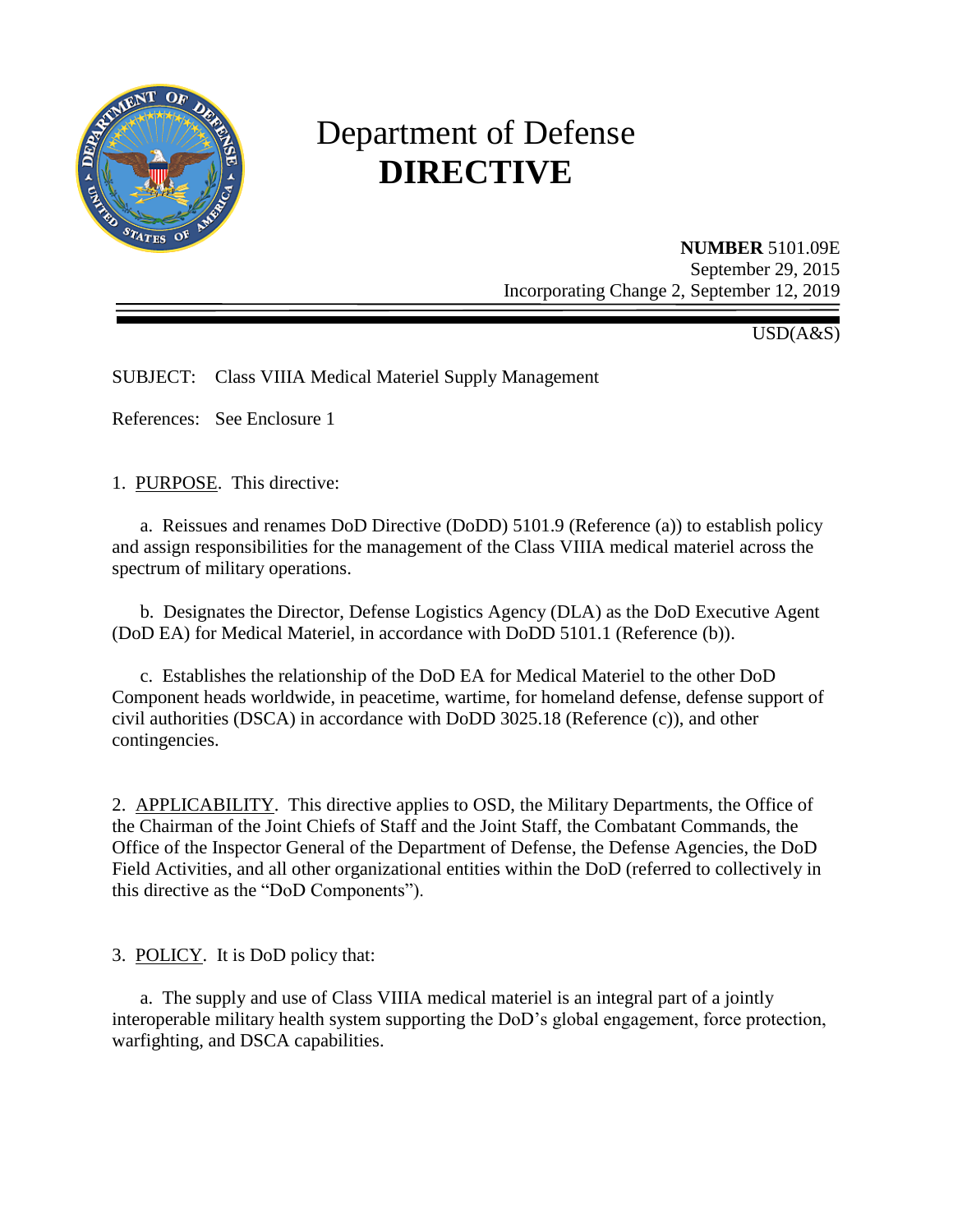b. The Class VIIIA medical materiel acquisition and logistics program is jointly integrated and synchronized from customer to supplier to maintain a consistent level of efficient and effective worldwide medical support throughout the full spectrum of military operations.

4. RESPONSIBILITIES. See Enclosure 2.

5. RELEASABILITY. **Cleared for public release**. This directive is available on the Internet from the DoD Issuances Website at https://www.esd.whs.mil/DD/.

6. SUMMARY OF CHANGE 2. This change is administrative and updates references and organizational symbols to reflect the reorganization of the Office of the Under Secretary of Defense for Acquisition, Technology, and Logistics, pursuant to the July 13, 2018 Deputy Secretary of Defense Memorandum (Reference (d)).

7. EFFECTIVE DATE. This directive is effective September 29, 2015.

Robert O. Work Deputy Secretary of Defense

Enclosures 1. References 2. Responsibilities Glossary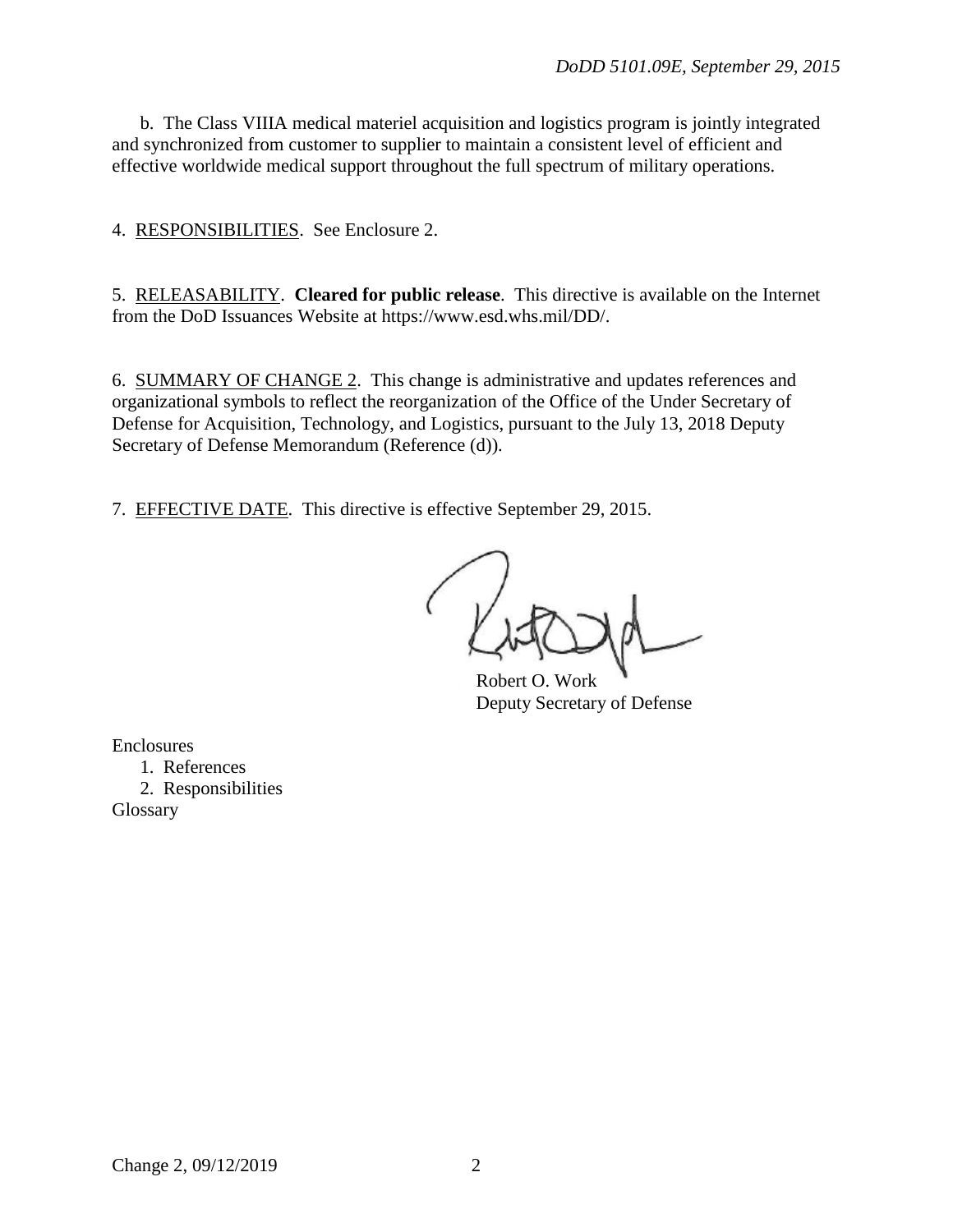## TABLE OF CONTENTS

| UNDER SECRETARY OF DEFENSE FOR ACQUISITION AND SUSTAINMENT   |  |
|--------------------------------------------------------------|--|
|                                                              |  |
| ASSISTANT SECRETARY OF DEFENSE FOR SUSTAINMENT (ASD(S)) 5    |  |
|                                                              |  |
| UNDER SECRETARY OF DEFENSE (COMPTROLLER)/CHIEF FINANCIAL     |  |
|                                                              |  |
| ASSISTANT SECRETARY OF DEFENSE FOR HEALTH AFFAIRS (ASD(HA))6 |  |
|                                                              |  |
|                                                              |  |
|                                                              |  |
|                                                              |  |
|                                                              |  |
|                                                              |  |
|                                                              |  |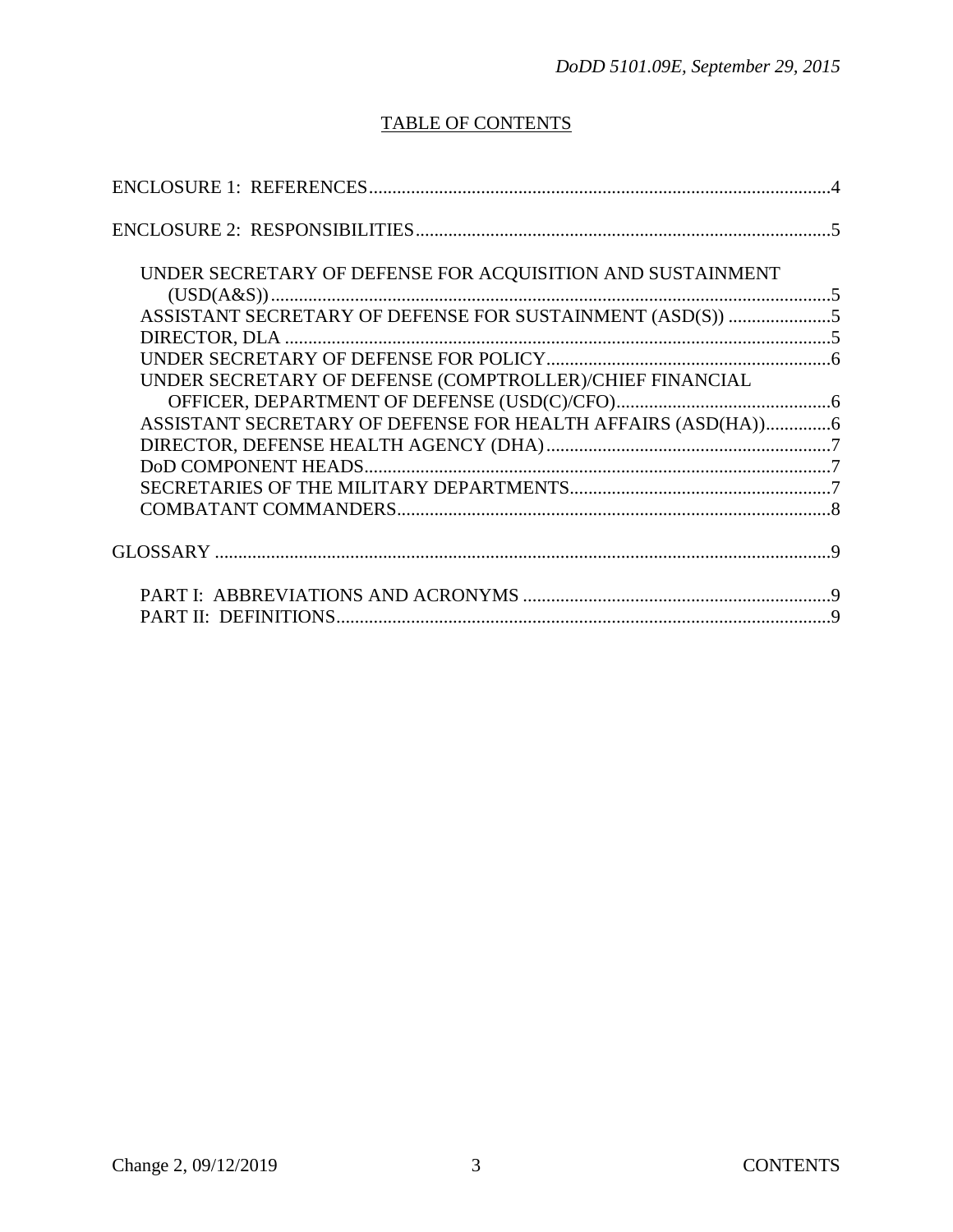### ENCLOSURE 1

#### **REFERENCES**

- (a) DoD Directive 5101.9, "DoD Executive Agent for Medical Materiel," August 23, 2004 (hereby cancelled)
- (b) DoD Directive 5101.1, "DoD Executive Agent," September 3, 2002, as amended
- (c) DoD Directive 3025.18, "Defense Support of Civil Authorities (DSCA)," December 29, 2010, as amended
- (d) Deputy Secretary of Defense Memorandum, "Establishment of the Office of the Under Secretary of Defense for Research and Engineering and the Office of the Under Secretary of Defense for Acquisition and Sustainment," July 13, 2018
- (e) DoD Instruction 4140.01, "DoD Supply Chain Materiel Management Policy," March 6, 2019
- (f) DoD Directive 5136.01, "Assistant Secretary of Defense for Health Affairs (ASD(HA))," September 30, 2013, as amended
- (g) DoD Directive 5136.13, "Defense Health Agency (DHA)," September 30, 2013
- (h) DoD 7000.14-R, "Department of Defense Financial Management Regulations (FMRs)," current edition
- (i) Joint Publication 4-02, "Health Service Support," July 26, 2012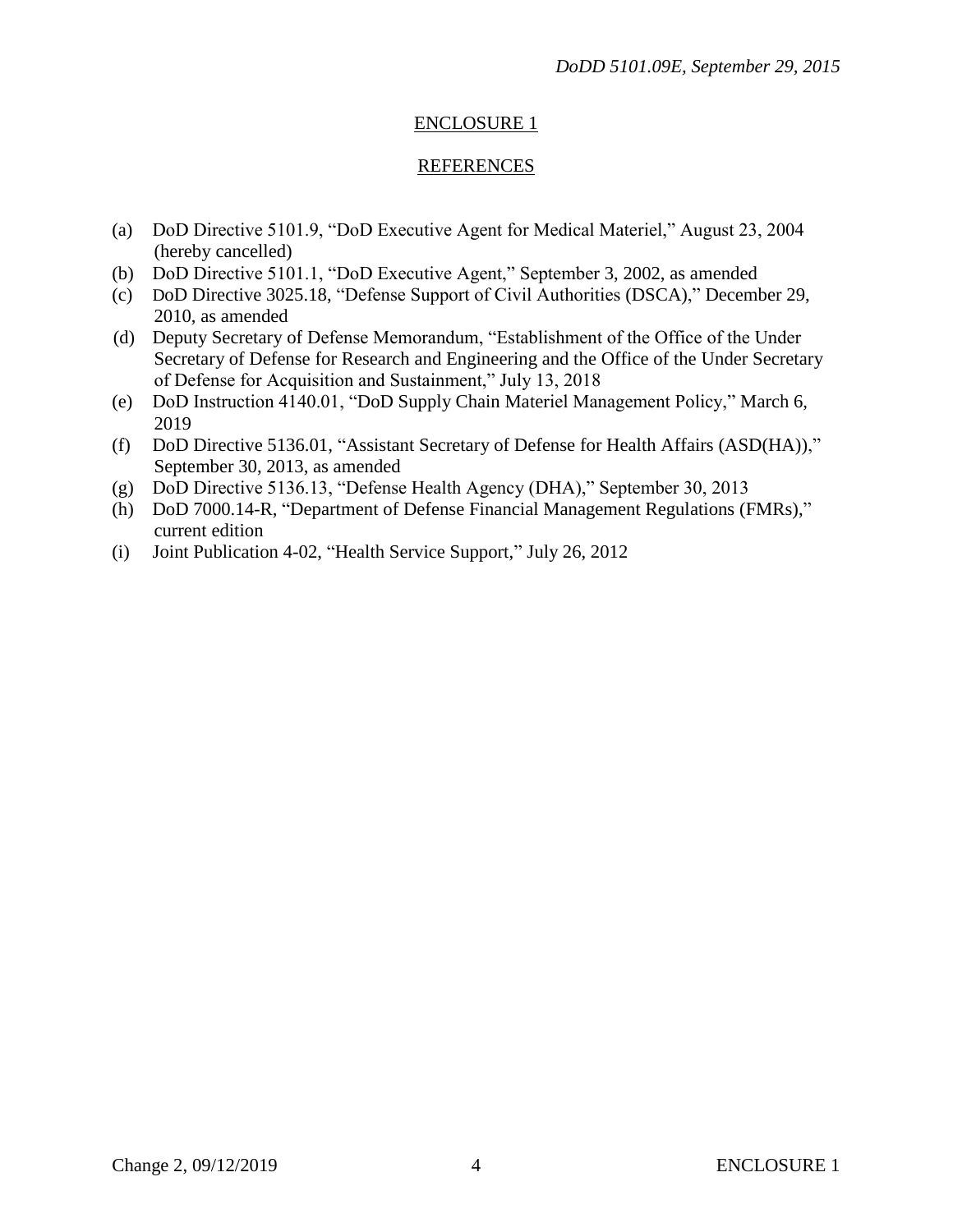#### ENCLOSURE 2

#### **RESPONSIBILITIES**

#### 1. UNDER SECRETARY OF DEFENSE FOR ACQUISITION AND SUSTAINMENT (USD(A&S)). The USD(A&S) establishes policy and provides guidance and oversight as

necessary to ensure the timely and successful implementation of this directive.

2. ASSISTANT SECRETARY OF DEFENSE FOR SUSTAINMENT (ASD(S)). Under the authority, direction, and control of the USD(A&S), the ASD(S):

a. Oversees the materiel support activities of the DoD EA for Medical Materiel.

b. Periodically assesses DoD EA for Medical Materiel responsibilities for continued need, currency, and effectiveness.

c. Coordinates with the DoD EA for Medical Materiel to ensure:

(1) All necessary action is taken and funding is obtained to ensure that medical materiel support satisfies operational plans and force structure.

(2) Logistics plans for medical materiel are developed to support operations in all environments.

3. DIRECTOR, DLA. Under the authority, direction, and control of USD(A&S), through the ASD(S), and in his or her capacity as the DoD EA for Medical Materiel, the Director, DLA:

a. Establishes the strategic and operational relationships, capabilities, and system integration necessary to achieve effective Class VIIIA supply chain support in accordance with DoD Instruction 4140.01 (Reference (e)).

b. Establishes agreements with theater lead agents (TLA) and functional lead agents (FLA) to act in concert with, and on behalf of, the DoD EA for Medical Materiel.

c. Plans the provision and distribution of Class VIIIA medical materiel sustainment and establishes performance standards as necessary to achieve efficient and effective worldwide support.

d. Identifies, programs, and invests in the information and analytical tools necessary to:

(1) Maintain the Class VIIIA surge and sustainment requirements management process.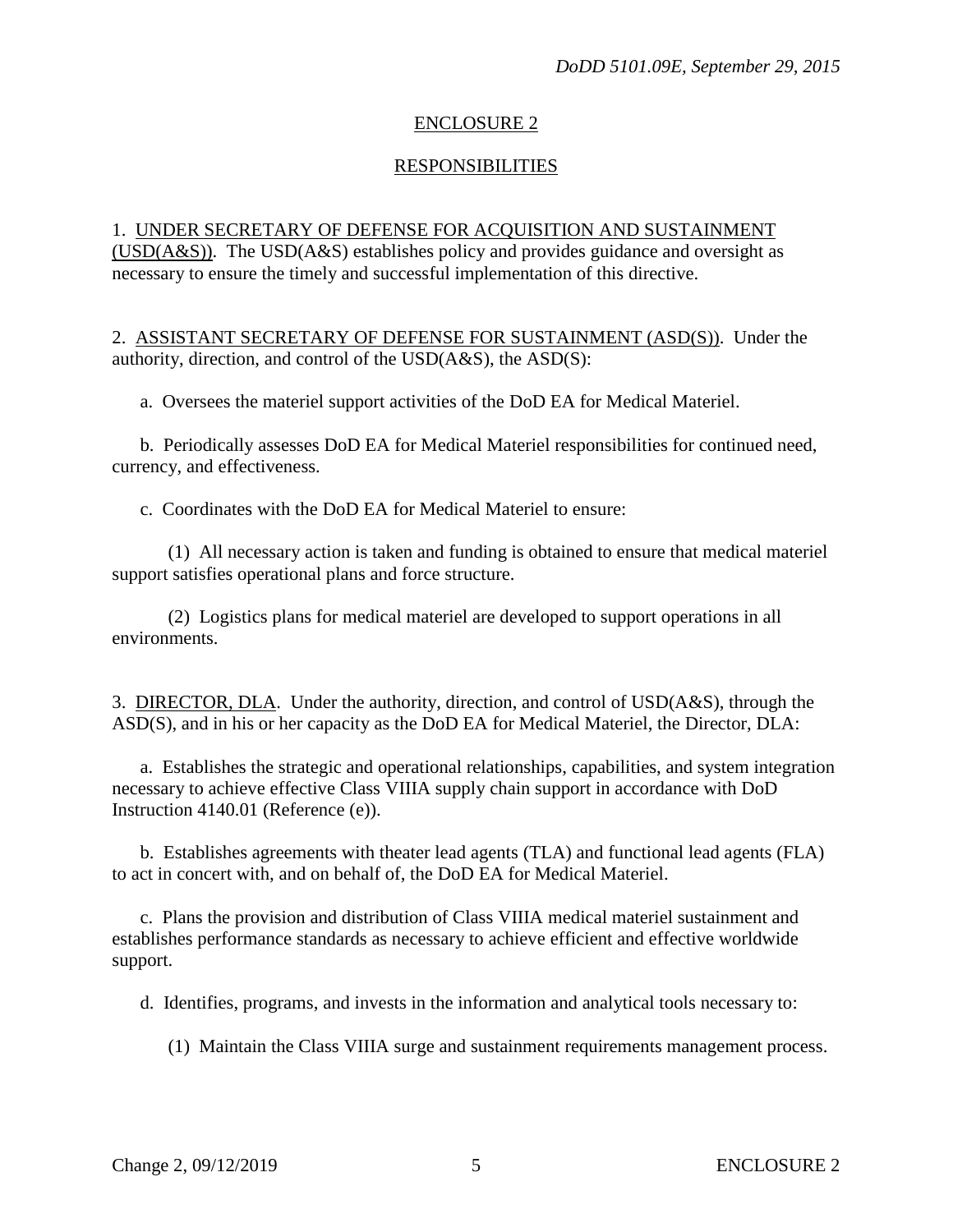(2) Achieve a single representation of Class VIIIA materiel requirements within the DoD enterprise.

e. Establishes an effective operational relationship with the Military Health System (MHS) and DoD Component medical logistics entities to integrate medical materiel logistics processes, systems, and capabilities to achieve unity of effort, efficiency, and economy in providing effective force health protection and health care delivery support to the DoD.

f. Establishes sourcing and distribution plans, agreements, and contracts to support theater requirements for Class VIIIA surge and sustainment materiel.

g. Establishes strategic alliances, as necessary, with other federal agencies and enters into contracts in support of funded materiel requirements.

h. Provides financial resources and acquisition programs to reduce duplication and achieve materiel readiness that supports Combatant Command operational requirements.

i. Establishes performance metrics for the Class VIIIA supply chain.

j. Assesses Class VIIIA supply chain performance and readiness.

k. Recommends the designation of a TLA when required to support the joint operations plans of the Combatant Commander.

4. UNDER SECRETARY OF DEFENSE FOR POLICY. The Under Secretary of Defense for Policy coordinates with the DoD EA for Medical Materiel in matters of DoD policy for planning and execution of military contingency, wartime, and DSCA.

5. UNDER SECRETARY OF DEFENSE (COMPTROLLER)/CHIEF FINANCIAL OFFICER, DEPARTMENT OF DEFENSE (USD(C)/CFO). The USD(C)/CFO includes financial requirements for implementation of this directive in the budgets of the DLA and other DoD Components, as necessary.

6. ASSISTANT SECRETARY OF DEFENSE FOR HEALTH AFFAIRS (ASD(HA)). Under the authority, direction, and control of the Under Secretary of Defense for Personnel and Readiness, the ASD(HA):

a. Provides guidance and standards that govern the provision of military healthcare in accordance with DoDD 5136.01 (Reference (f)).

b. Establishes performance standards for the provision of medical materiel support to the MHS medical materiel programs.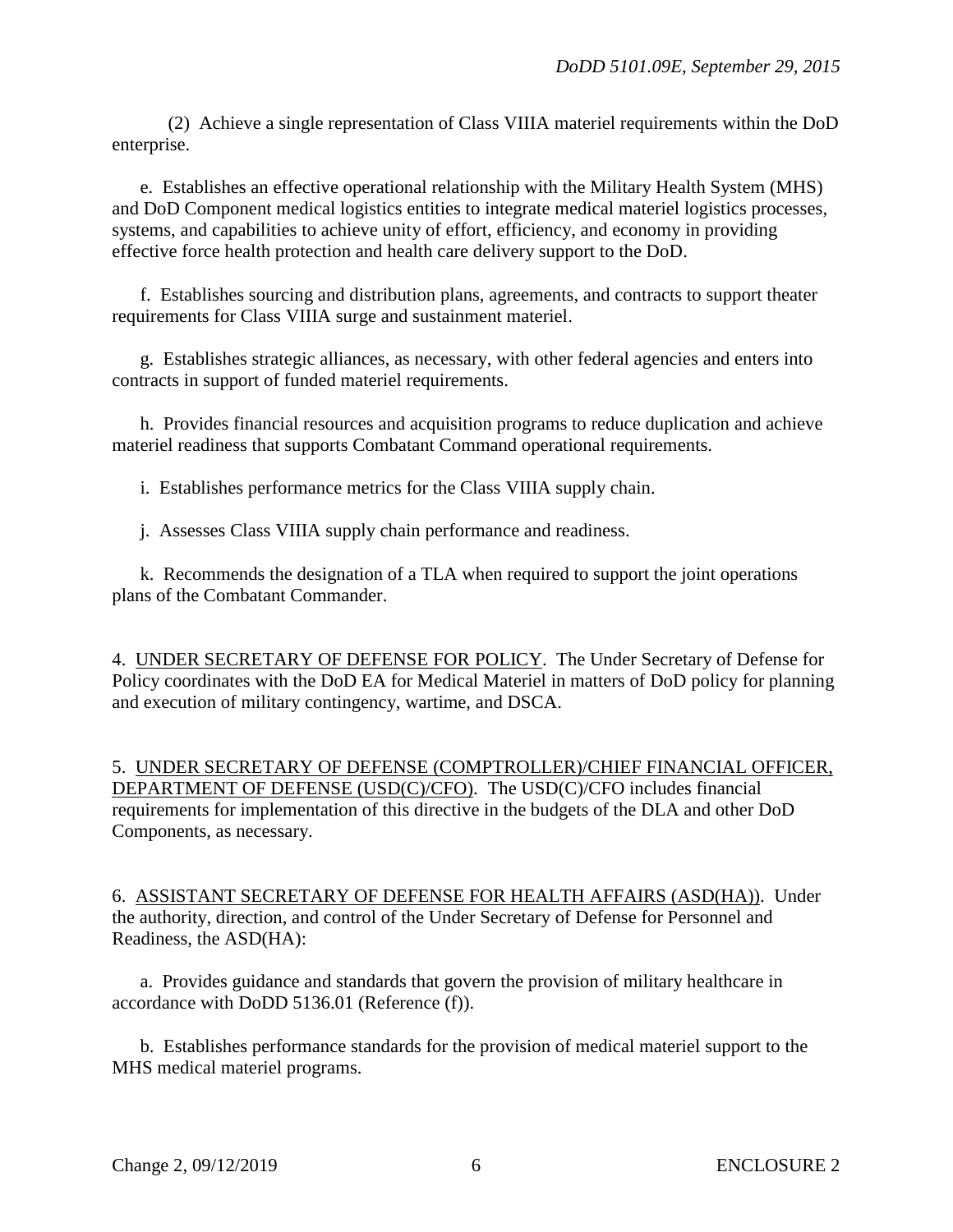c. Designates an FLA as required.

7. DIRECTOR, DEFENSE HEALTH AGENCY (DHA). Under the authority, direction, and control of the ASD(HA), the Director, DHA:

a. Manages the execution of medical materiel guidance developed by the ASD(HA) in accordance with Reference (f) and DoDD 5136.13 (Reference (g)).

b. Exercises management responsibility for shared services, functions, and activities in the MHS, including medical logistics and other common business and clinical processes.

c. Collaborates with the DoD EA for Medical Materiel to integrate MHS and medical materiel logistics processes, systems, and capabilities to achieve unity of effort, efficiency, and economy in providing effective force health protection and health care delivery support to the DoD.

d. Advises and assists the DoD Components and DoD multi-Service markets to optimize medical materiel readiness to deploy medically ready forces and ready medical forces in accordance with Reference (g).

e. Identifies and standardizes medical materiel requirements for use in both direct care and operational capabilities of the MHS.

8. DoD COMPONENT HEADS. The DoD Component heads:

a. Develop supporting guidance and provide resources to authorized elements of their respective Components in accordance with this directive.

b. Coordinate Class VIIIA support requirements with the DoD EA for Medical Materiel and Director, DHA.

9. SECRETARIES OF THE MILITARY DEPARTMENTS. In addition to the responsibilities in section 8 of this enclosure, the Secretaries of the Military Departments:

a. Execute Secretary of Defense taskings to provide medical materiel support for assigned units.

b. Provide the necessary force structure and initial outfitting to operate Class VIIIA unit support and, when designated, resource and execute the TLA mission.

c. Provide medical materiel requirements to the DoD EA for Medical Materiel.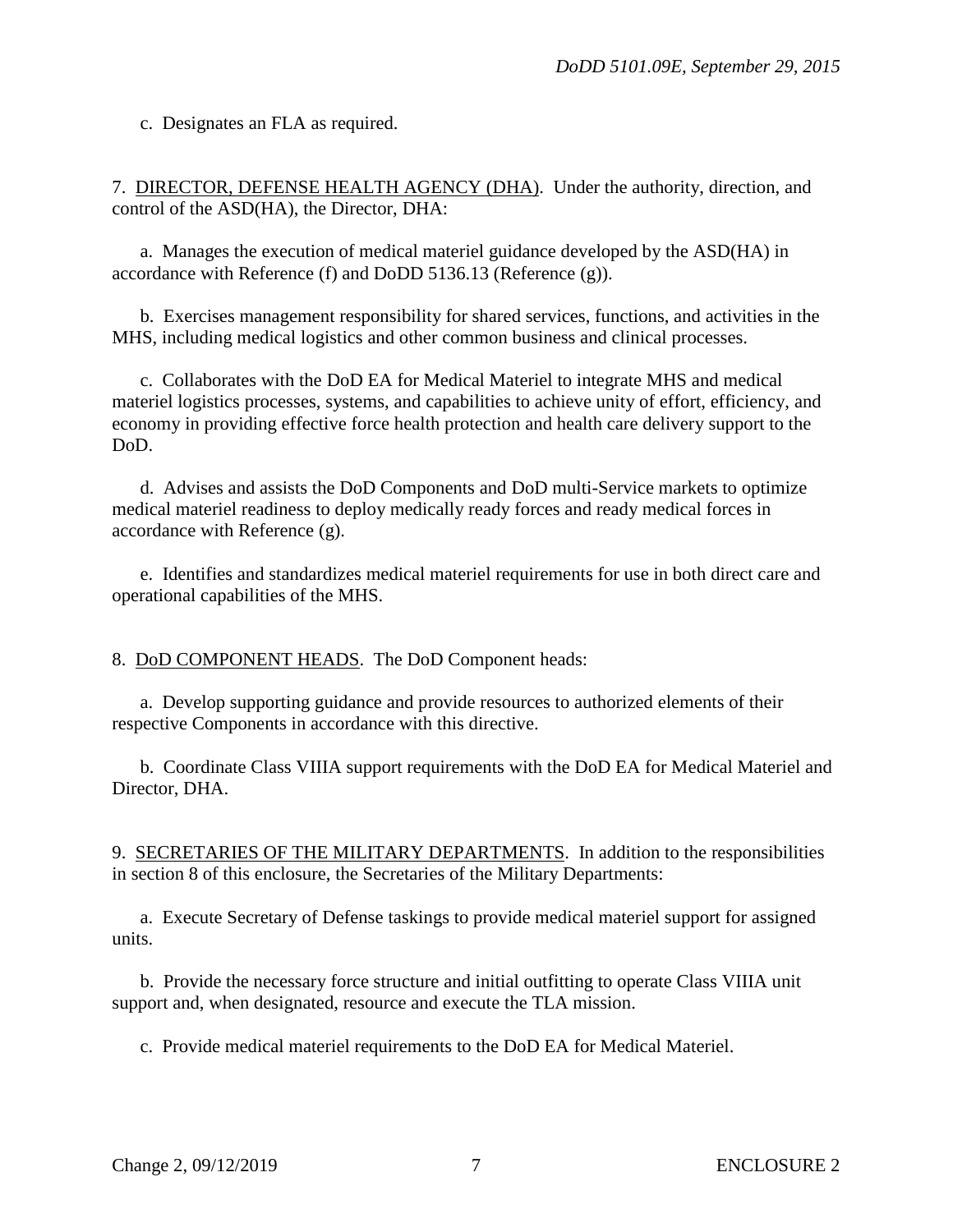d. Provide reimbursement and funding to the DoD EA for Medical Materiel for supplies provided and budget for changes resulting from implementation of this directive, in accordance with  $DoD 7000.14-R$  (Reference  $(h)$ ).

10. COMBATANT COMMANDERS. In addition to the responsibilities in section 8 of this enclosure, the Combatant Commanders:

a. Develop Class VIIIA medical materiel requirements in the joint operations planning and execution processes.

b. Identify the need for designation of a TLA as required to support joint operations plans.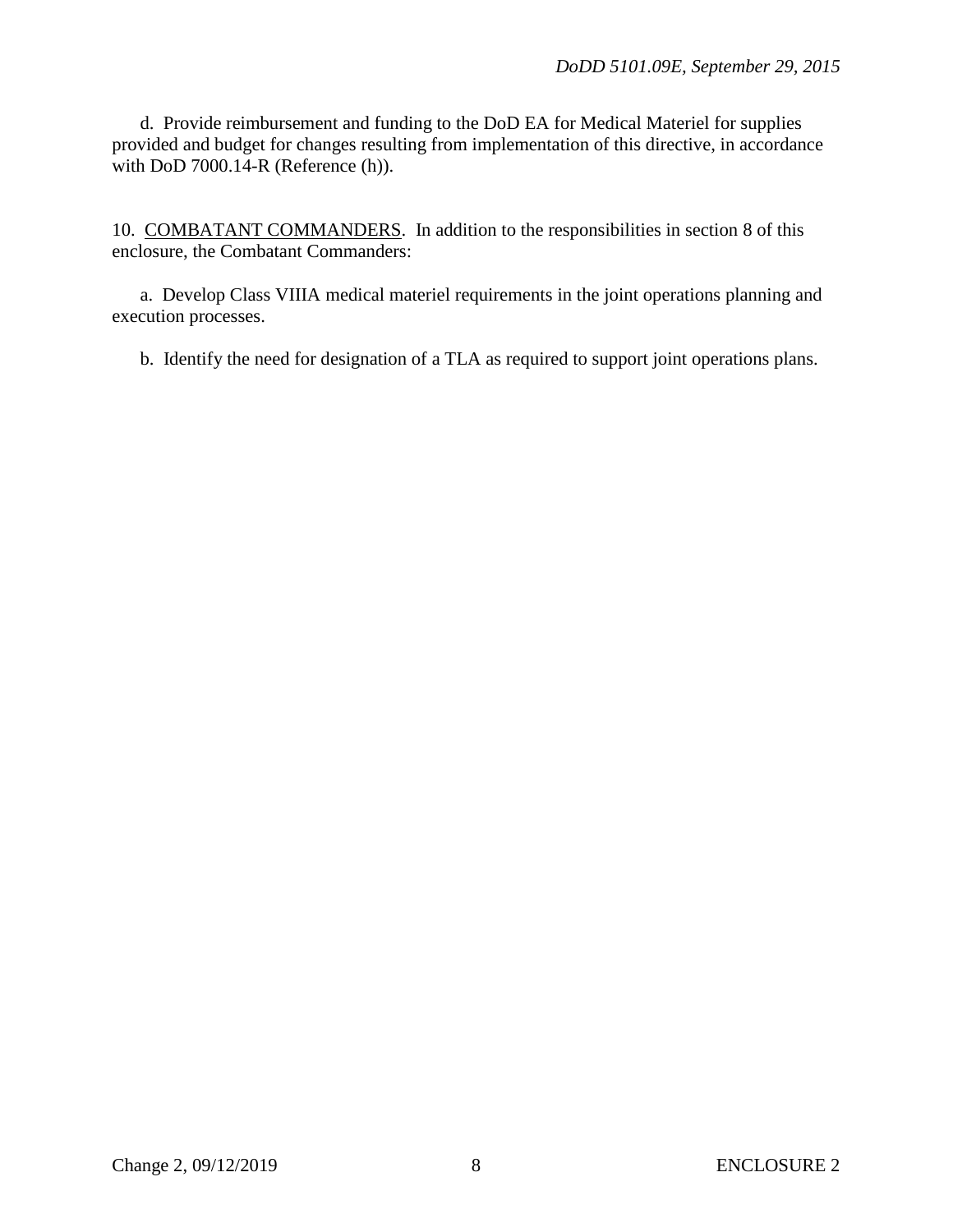#### GLOSSARY

### PART I. ABBREVIATIONS AND ACRONYMS

| ASD(HA)     | Assistant Secretary of Defense for Health Affairs                 |
|-------------|-------------------------------------------------------------------|
| ASD(S)      | <b>Assistant Secretary of Defense for Sustainment</b>             |
|             |                                                                   |
| DoDD        | DoD directive                                                     |
| DoD EA      | DoD Executive Agent                                               |
| <b>DHA</b>  | Defense Health Agency                                             |
| <b>DLA</b>  | Defense Logistics Agency                                          |
| <b>DSCA</b> | defense support of civil authorities                              |
|             |                                                                   |
| <b>FLA</b>  | functional lead agent                                             |
|             |                                                                   |
| <b>MHS</b>  | Military Health System                                            |
|             |                                                                   |
| <b>TLA</b>  | theater lead agent                                                |
| USD(A&S)    | Under Secretary of Defense for Acquisition and Sustainment        |
| USD(C)/CFO  | Under Secretary of Defense (Comptroller)/Chief Financial Officer, |
|             | Department of Defense                                             |
|             |                                                                   |

#### PART II. DEFINITIONS

Unless otherwise noted, these terms and their definitions are for the purpose of this directive.

Class VIIIA. Medical consumable supplies not including blood and blood products.

DoD EA. Defined in Reference (b).

initial outfitting. A Service-defined process that establishes, creates, and fields the initial medical materiel set or assemblage.

TLA. Defined in Joint Publication 4-02 (Reference (i)).

MHS. Defined in Reference (i).

medical materiel. The Class VIIIA commodity includes pharmaceutical, medical-surgical, dental, medical laboratory, radiology, and optometry supplies; as well as preventive medicine